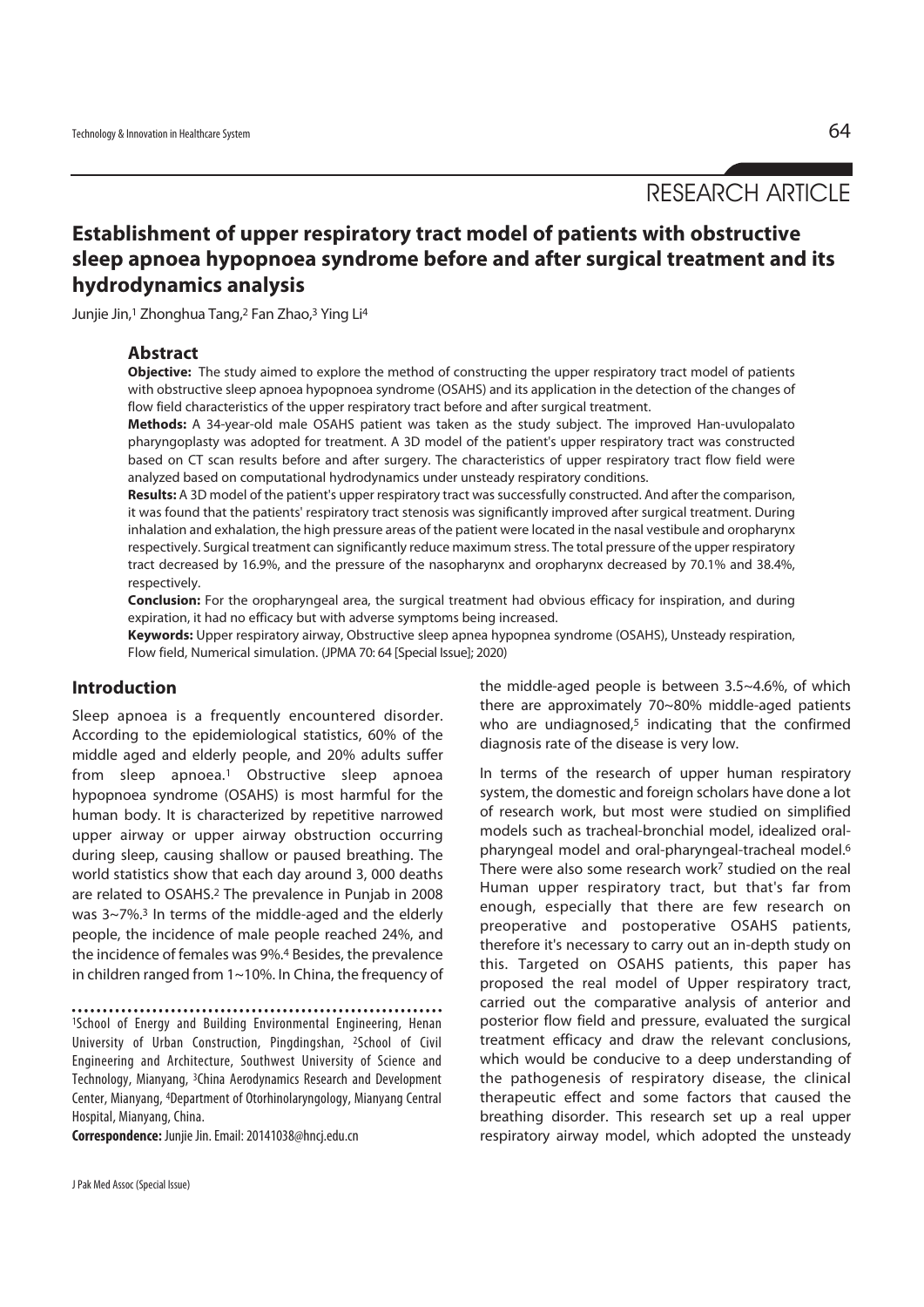breathing boundary conditions and the standard turbulence model to conduct the simulated numerical computation of OSAHS patients before and after surgery.

### **Methods**

In this research, the upper airway model was based on the upper airway of a 34-year-old male patient diagnosed with OSAHS, with the treatment operation being performed in modified Han-uvulopalato pharyngoplasty (H-UPPP). The patient was scanned by GE Lightspeed 16 slice spiral CT before and after the surgery, which adopted the spiral volume scanning. After the CT scanning, the 3- D reconstruction was performed with the related software, and the model was established as follows.

The expiratory volume or inspiratory volume chose the number of 750ml per time, with the respiration rate per minute of 20, and the respiratory cycle 3s, so the average expiratory volume or inspiratory volume per second was 500mL, with the mean respiratory volume being 30L/min. According to the air flow curve measured by Abbasi<sup>8</sup> nasal resistance meter, it was observed that the respiratory wave was approximately sinusoidal and the respiratory time ratio was approximately 1:1. Based on the unsteady respiration condition adopted in this experiment, the respiratory flow change could be processed according to the sinusoidal variation, which caused to the formation of the following formula:

- (1)  $Q = H \sin \omega t$
- $(2)$   $Qdt = 750$
- $(3) = Q/A$

Where V is the inlet speed, A is the cross-sectional area of velocity inlet of underpart of glottis namely the laryngeal end, Q is the inspiratory volume or expiratory volume, H is a constant,  $\omega$  is the angular frequency, and t is the time. As the respiratory cycle is 3s, thus  $\omega = 2\pi/3$ , and according to the inspiratory volume or the expiratory volume is Q=750ml, so it can be obtained that  $H=250\pi$  mL/s, then the laryngeal volume flow is  $Q=250\pi sin(2\pi/3)$  t mL/s.

Based on the computational fluid dynamics (CFD) method, a standard turbulence model was used for numerical simulation, and the boundary condition of the inlet was set in the position below the glottis. In the research, two extreme points of T1 and T2 namely the peak expiratory value and the peak inspiratory value were selected, and the corresponding gas flow of T1 and T2 moments was 785.4ml/s. This study adopted the unstructured grid. The grid number of the OSAHS patient before and after operation was 2,092,810 and 1,894,981 respectively, and the number of nodes was 400,354 and

365,106 respectively. According to the Grid precision analysis of Xiong, $9$  the number of meshes reached 1,549,998, and the calculated results tended to be stable. Therefore, the mesh accuracy of the human upper airway model provided in this study was sufficient to meet the requirement of mesh accuracy.

#### **Results**

Figure-1 shows the use of 3D models of respiratory tract before and after surgery which were successfully constructed. Comparing Figure-A with Figure-C and Figure-B with Figure-C, it was seen that the stenosis of the respiratory tract significantly improved before and after surgery.

As shown in Figure-2A and Figure-2B, in the inspiratory state, the high pressure area was located in the nasal vestibule position both before or after surgery, and the



**Note: figure A and figure B show the lateral view and elevation of the 3D model of respiratory tract before surgery. Figure C and figure D show the lateral view and elevation of the 3D model of respiratory tract after surgery** 

**Figure-1:** Lateral view and elevation view of 3D respiratory tract models before and after surgery.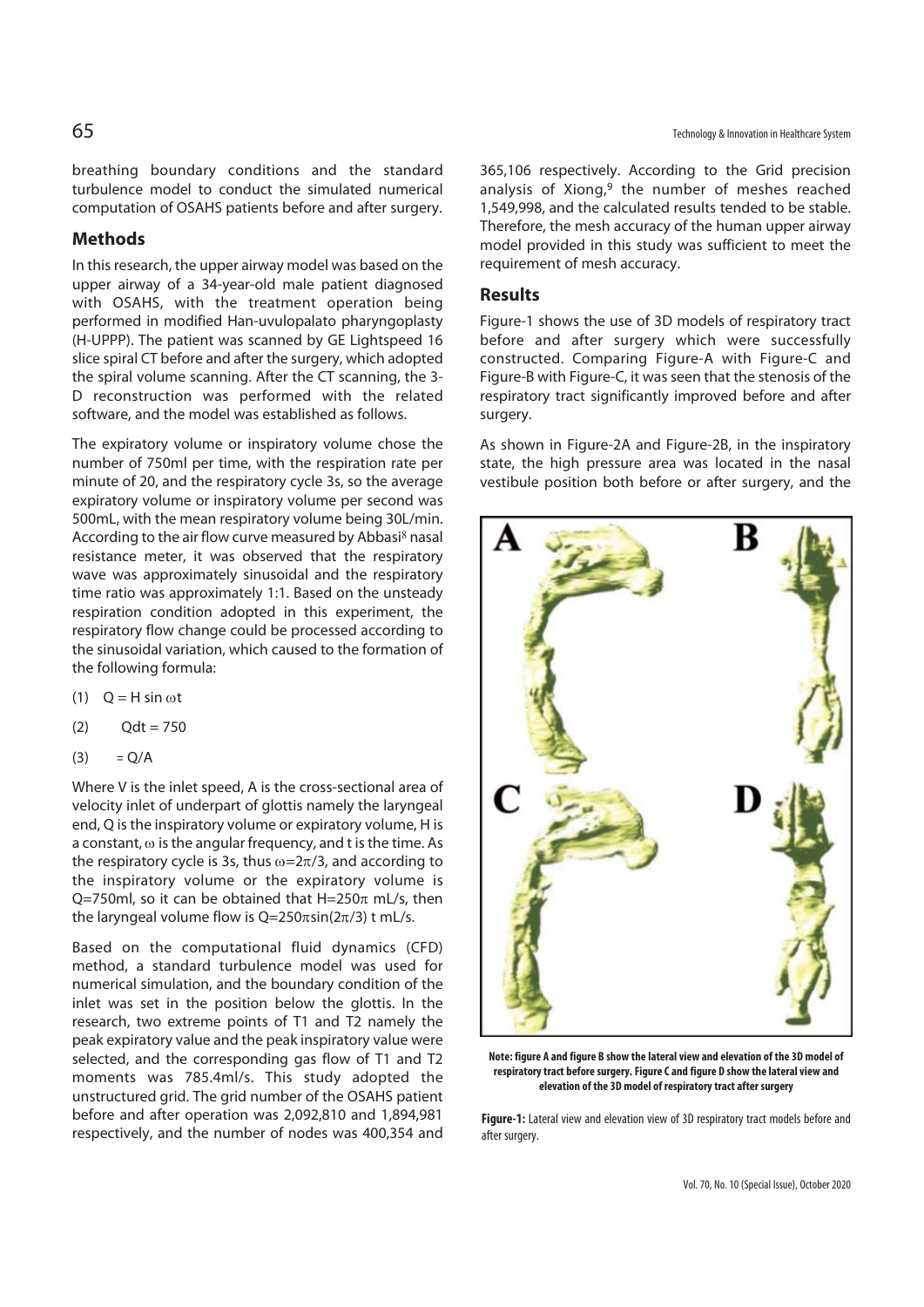Technology & Innovation in Healthcare System  $66$ 

| Case                              | $\triangle$ p(Pa) | $\triangle$ pm (Pa) | $\triangle$ pn (Pa) | $\triangle$ ph (Pa) | $\triangle$ pw(Pa) |
|-----------------------------------|-------------------|---------------------|---------------------|---------------------|--------------------|
| Before surgery                    | 62.56             | 5.67                | 25.43               | 25.72               | 5.74               |
| Percentage of total pressure drop |                   | 9.1?                | 40.6?               | 41.1?               | 9.2?               |
| After surgery                     | 51.98             | 15.49               | 7.61                | 15.85               | 13.03              |
| Percentage of total pressure drop |                   | 29.8?               | 14.6?               | 30.5?               | 25.1?              |

**Table-2:** Before and after surgery of the various parts of the respiratory tract pressure drop and percentage.

| Case                              | $\triangle p$ (Pa) | $\triangle$ pm (Pa) | $\triangle$ p <sub>n</sub> (Pa) | $\triangle$ ph (Pa) | $\triangle$ pw(Pa) |
|-----------------------------------|--------------------|---------------------|---------------------------------|---------------------|--------------------|
| Before surgery                    | 62.47              | 5.69                | 17.18                           | 25.03               | 14.57              |
| Percentage of total pressure drop |                    | 9.1?                | 27.5?                           | 40.1?               | 23.3?              |
| After surgery                     | 59.68              | 6.23                | 23.97                           | 5.28                | 24.20              |
| Percentage of total pressure drop |                    | 10.4?               | 40.2?                           | 8.9?                | 40.5?              |



**Note: figure A and figure B show the distribution of respiratory pressure before and after inhalation. Figure C and figure D show the distribution of respiratory tract pressure before and after exhalation** 

**Figure-2:** Distribution of respiratory tract pressure during inhalation and exhalation before and after surgery.

J Pak Med Assoc (Special Issue)

maximum value of both pre-operative and post-operative was close to 0, with little difference, but the minimum pressure of the patient had a clear difference with a preoperative value of -139.13Pa which was located in the narrow airway site namely the end of velopharyngeal area and the postoperative value was -113.42Pa at the end of nasopharynx. Before and after surgery, near the glottis and close to the posterior wall, there was a low pressure area, which was slightly lower than the minimum pressure area. It could be seen from the figure that there was a dividing line at the end of nasopharynx before and after surgery. The down part was located in a low pressure area while the upper part was located in a high pressure area. According to Figure-2C and Figure-2D, in the expiratory state, the maximum pressure before surgery was 138.98Pa, which appeared at the inlet of the respiratory airway namely the lower part of the glottis; the maximum pressure after surgery was only 100.49Pa-nearly 40Pa less than the original value, and it also appeared in the vicinity of the respiratory airway inlet. The vicinity of the whole respiratory airway inlet was in a high-pressure area similar to the preoperative status. The maximum negative pressure zone before surgery was located at the end of the velopharyngeal area, with the maximal negative pressure being -88.53Pa. This was a narrow area of oropharynx, with the minimum pressure decreased to -44.45pa after surgery with half reduction to the original value of negative pressure. The postoperative low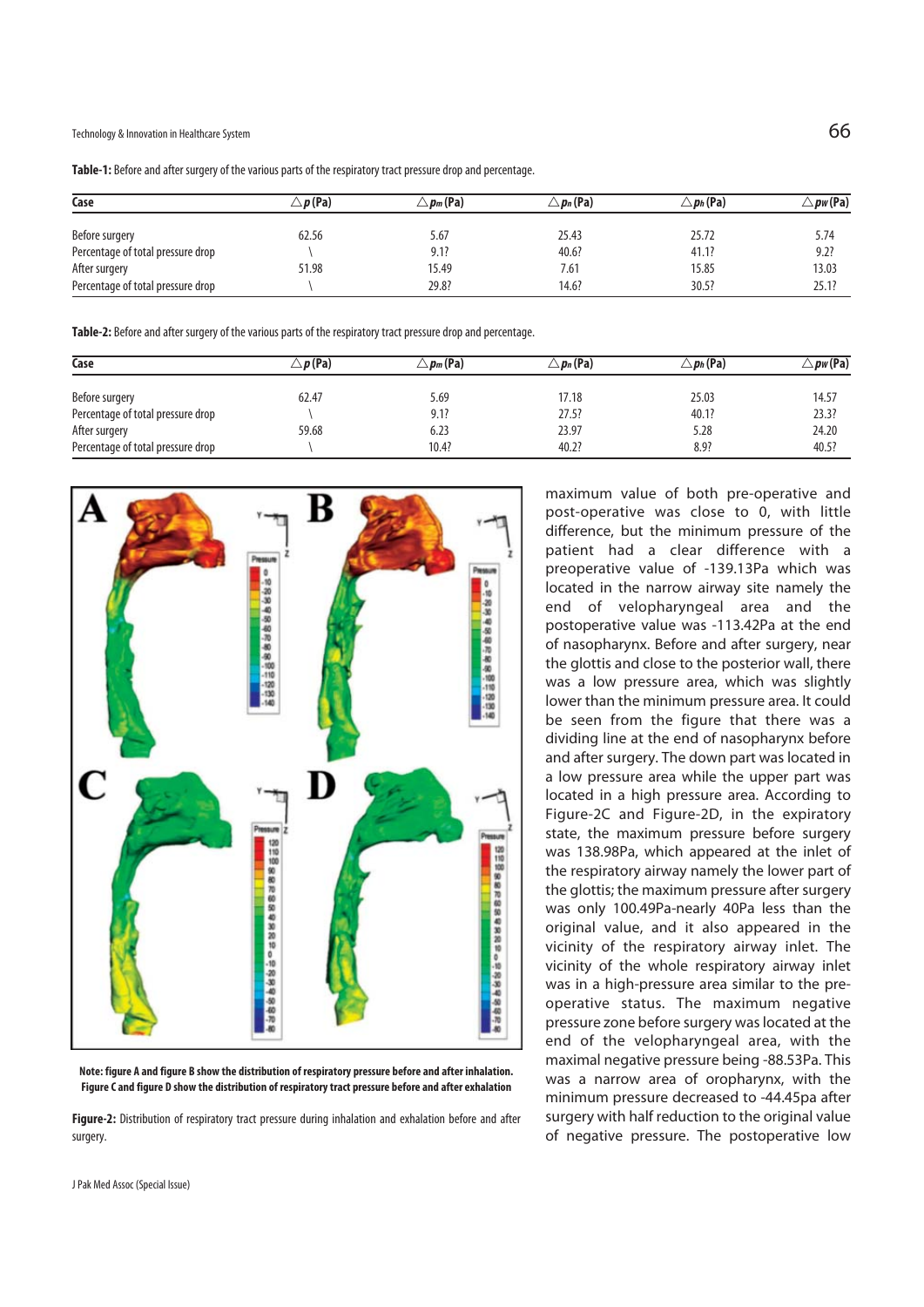

**Note: figure A and figure B show the distribution of respiratory tract velocity before and after inhalation. Figure C and figure D show the distribution of respiratory tract velocity before and after exhalation** 

**Figure-3:** Respiratory tract velocity distribution during inhalation and exhalation before and after surgery.

pressure zone was transferred to the lower end of the nasopharynx and the airway at the end of velopharyngeal was no longer as narrow as it used to be.

As shown in Figure-3A and Figure-3B, when inhaling, it was observed that before surgery the high velocity area of the upper respiratory airway was concentrated in the oropharynx and the maximal rate of the upper respiratory airway was 10.98 m/s which was in the end of the velopharyngeal region. The high velocity flow at the site adjacent to the posterior wall of oropharynx had a negative effect on the wall, resulting in a relatively large impact force which could easily damage the tissue of the site. It was also to be noted that this site was also a negative pressure zone with a low negative value that would aggravate the collapse of the airway. This could be

a negative effect and an important cause of the disease in OSAHS patients. After surgery, the high velocity flow was concentrated at the site close to the junction of nasopharynx and pharynx, with the maximum speed of 10.48m/s, which was 0.50m/s lower than the pre-operative state. As seen in Figure-3C and Figure-3D, when exhaling, the high velocity flow area of the whole upper respiratory airway was concentrated in the oropharynx region, and the maximum velocity of the upper respiratory airway was 11.55 m/s which was at the end of velopharyngeal region which was close to the front wall of the narrow site. The high velocity flow could result in a relatively large impact force causing damage to the tissue at the site. This along with the site being a negative pressure zone with a relatively high negative value, could aggravate the collapse of the airway. This was similar to the inspiratory state, which is an important cause of the disease in OSAHS patients. After surgery, the high velocity flow was concentrated in the lower middle part of the nasopharynx and the upper end of the velopharynx, with the maximum speed of 9.85m/s-which was 1.70m/s lower than that before surgery.

As seen in Figure-4A and Figure-4B, when inhaling, there were three different sizes of vortices that were formed at the upper end of the anterior nostril and at the posterior end of the olfactory cleft, especially the turbulence extent at the olfactory cleft was higher than that before the surgery. At the inferior turbinate anterior border, a back-flow phenomenon existed before surgery, but it developed into the vortex after surgery. Besides, the presence of back-flow occurred at the tip of the oropharynx after surgery was not shown

before surgery. These phenomena were shown to be adverse effects to the fluid flow after surgery, aggravating the energy loss at the site Figures-4C and 4D show the exhaling pattern from the streamline before and after surgery. The vortex was seen in several positions before surgery, but they decreased in number after surgery and the streamlines appeared to be more evenly distributed. Before surgery, there were variant extent vortices in the glottis front, the back end of larynx and near the back wall, the airway of nasal septum end and the region near the end of the front wall of nasopharynx. But after surgery, these vortices were all gone and only the region near the posterior wall of the back end of larynx had a back-flow phenomenon, fully indicating the surgery had brought an obvious good effect.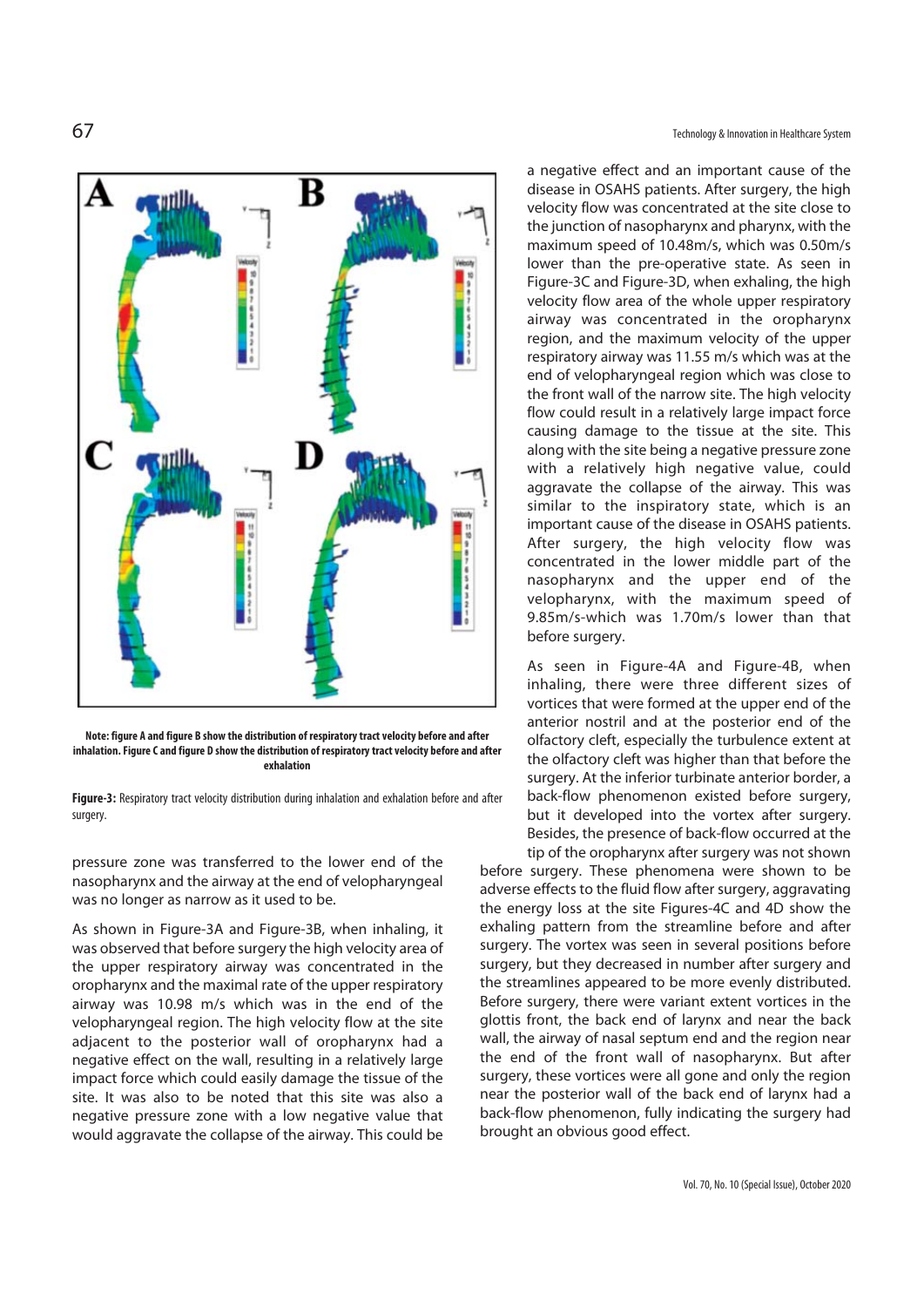

**Note: figure A and figure B show the distribution of respiratory tract streamline before and after inhalation. Figure C and figure D show the distribution of respiratory tract streamline before and after exhalation** 

**Figure-4:** Respiratory tract streamline during inhalation and exhalation before and after surgery.

Table-1 shows that the total pressure drop  $(\triangle P)$  in the upper respiratory airway was reduced by 16.9% after surgery, whereas the pressure drop of the nasal cavity ( $\triangle$ Pm) and the hypopharynx and the larynx ( $\triangle$ Pw) slightly increased, while the pressure drops of the nasopharynx ( $\triangle$ Pn) and the oropharynx ( $\triangle$ Ph) were significantly decreased by 70.1% and 38.4% respectively compared to the preoperative values. The preoperative pressure drop was mainly concentrated in the nasopharynx and the oropharynx area, and the sum of the two accounted more than 80% of the total pressure drop. It can also be seen from the respiratory airway model that the respiratory airway at the lower end of the nasopharynx and the velopharyngeal area was relatively narrow, while after surgery the sum of pressure of the two parts dropped to 45.1%. As shown in Table-2, the total pressure drop  $(\triangle P)$  in the upper respiratory airway was slightly reduced after surgery, and the state before surgery was the same as in the inspiratory state-the percentage of pressure drop in nasopharynx ( $\triangle$ Pn) and oropharynx ( $\triangle$ Ph) were still relatively large and the sum of the two was over 67%;after surgery. The nasal cavity pressure ( $\triangle$ Pm) was slightly increased, and the pressure drop in hypopharynx and larynx  $(\triangle$ Pw) were increased. As the pressure drop of the nasopharynx increased in the inspiratory state only, it indicated that the surgery had a beneficial effect. The expiratory state showed no improvement. However, it was seen that the oropharynx region largely improved due to the pressure drop, with a decrease of 78.9% from the original state.

#### **Discussion**

The most common cause of obstructive sleep apnoea hypopnoea syndrome is tonsil hypertrophy. The ethology is usually multifactorial, including hypotonia, tooth deformity, airway soft tissue hypertrophy and diseases of the nervous system. The treatment depends on the causative factors. Obstructive sleep apnoea hypopnoea syndrome is a common disorder. Research showed that the prevalence of OSAHS increases with age. Although the prevalence of OSAHS is very high, the diagnosis of OSAHS is still inadequate. A correct diagnosis requires the recognition of the symptoms. Functional symptoms, such as daytime sleepiness and cognitive impairment, are usually reported by people around the patient. The main treatment was continuous positive airway pressure. Because of the increased incidence of complications, the operation was not suitable.

This study reports the use of the unsteady breathing mode, which can more truly reflect the body's fluid flow in the upper respiratory airway. According to the research, the airflow in the upper respiratory tract of OSAHS patients was more stable after surgery, and the maximum breathing speed and minimum negative pressure were both lower than before the surgery. In addition, the total pressure of the upper respiratory tract was decreased, which was consistent with the results of Mylavarapu et al., Nowak et al., and Punjabi.10-12 The titre in the oropharyngeal region of the patient decreased significantly after the operation, and the titre in the inhalation and exhalation decreased by 38.4% and 78.9%, respectively, indicating that the disease had been greatly relieved. In addition, the nasopharyngeal pressure decreased significantly during inspiration, but increased during exhalation, suggesting that the effect of this part of the operation improved during inspiration, but led to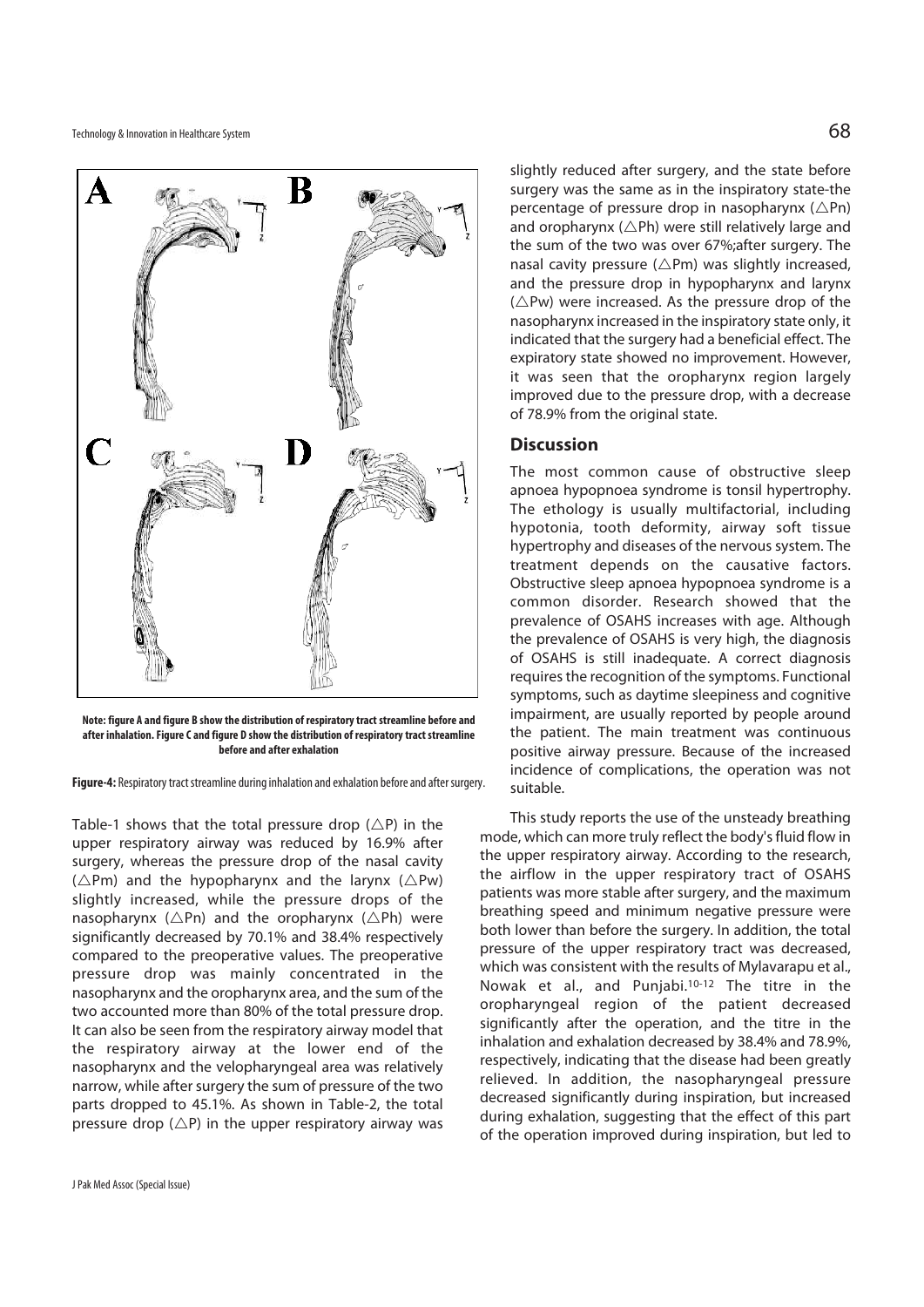adverse effects during exhalation. Although the degree of decrease in respiratory pressure is not obvious, the comparison of the pressure profile in Figure-2 showed that the whole oropharyngeal high-speed flow area disappeared after surgery, and only a small area of highspeed flow13,14 still existed. After surgery, the high-speed flow area below the upper pharynx disappeared, and there was obvious reflux phenomenon in the front of oropharynx, which indicated that the large area of highspeed flow area was greatly reduced through surgery, thus greatly reducing the disease of OSAHS patients.15 By overall comparison, the upper part of the larynx and pharynx was in a relatively low-pressure area before and after the operation, while the lower part of the pharynx and the lower part of the pharynx were in a relatively high-pressure area.

However, comparing the speed of the pressure drop in the respiratory tract before and after the operation as shown in Figure-3, it was observed that the eddy current disappeared at the back of the larynx after the operation, which was necessary to alleviate the disease. The single vortex at the end of the olfactory fissure before surgery was replaced by two vortices after the operation. The vortices in the upper part of the anterior nostril prior to surgery were enlarged after surgery, indicating increased turbulence in both parts. In the exhalation state, the vortex was reduced and the streamline evenly distributed, which was favourable for the flow of the fluid. However, there are also studies that suggest that attention should be paid to the observation of the upper respiratory tract in OSAS patients. The purpose of this study was to investigate the relationship between the shape of upper airway and the severity of obstructive sleep apnoea syndrome (OSAS) during Müller's action. The study found that severe OSAS patients with upper airway lesions are more prominent. Obesity, NPC MCA, length of upper airway and mph may be related to the severity of OSAS. Obesity and gender should be considered when assessing upper respiratory anatomic abnormalities in snorers and OSAS patients.16 In addition, some studies have found that the decrease of airway volume does not depict the type of respiratory events, but there is a significant narrowing of velopharyngeal closure in both dimensions, so the occurrence of the narrowest value below a certain level will lead to more apnoea.<sup>17</sup>

Obstructive sleep apnoea hypopnoea syndrome is characterized by repeated reduction of airflow due to collapse of the upper respiratory tract during sleep. OSAHS involves repeated collapse of the sleep related upper respiratory tract (UA). The mechanical properties and neural control of UA were changed to apply mechanical load to the inspiratory air. UA collapse does not occur during wakefulness and therefore relies on compensation for wakefulness. The experimental inspiratory load of normal subjects caused respiratory related cortical activity. It was concluded that the outcome of treatment could not be determined simply by examining the streamline profile, but a profound understanding of the characteristics of the fluid flow in the respiratory tract was required. After surgery, the narrow part of the pharyngeal cavity cross-sectional area was changed to 2.3 times to the original, and the laryngopharynx part also got large changes after surgery. Therefore, it was concluded that resection surgery of one part not only changed the structure of that part, but also affected the structure deformity of other parts of the respiratory tract. The integrated assessment is essential to determine the impact of surgery on the deformity.

## **Conclusion**

In this study, it was found that CT scan combined with 3D modelling can effectively construct the 3D model of the upper respiratory tract of OSAHS patients. After hydrodynamics calculation of the 3D model of the patient's upper respiratory tract, it was found that the main lesion site of OSAHS patients was oropharynx. Especially pharyngeal stenosis caused more damage to the airway wall. However, H-UPPP surgical treatment can reduce the flow speed and pressure in the high-speed flow area in the high-pressure or low-pressure area of the respiratory tract of OSAHS patients, thus reducing the stenosis degree of the respiratory tract. However, it is still necessary to carry out further research on the pathogenesis of OSAHS patients and the structural deformation and the advantage of surgical treatment.

**Disclaimer:** I hereby declare that this research paper is my own and autonomous work. All sources and aids used have been indicated as such. All texts either quoted directly or paraphrased have been indicated by in-text citations. Full bibliographic details are given in the reference list which also contains internet sources. This work has not been submitted to any other journal for consideration.

**Conflict of Interest:** We declare that all contributing authors of this paper has no conflict of interest and all have contributed equally for this research work.

**Funding Disclosure:** This work was supported by contributing authors University through internal research grant.

# **References**

Baldwin CM, Ervin AM, Mays MZ, Robbins J, Shafazand S,